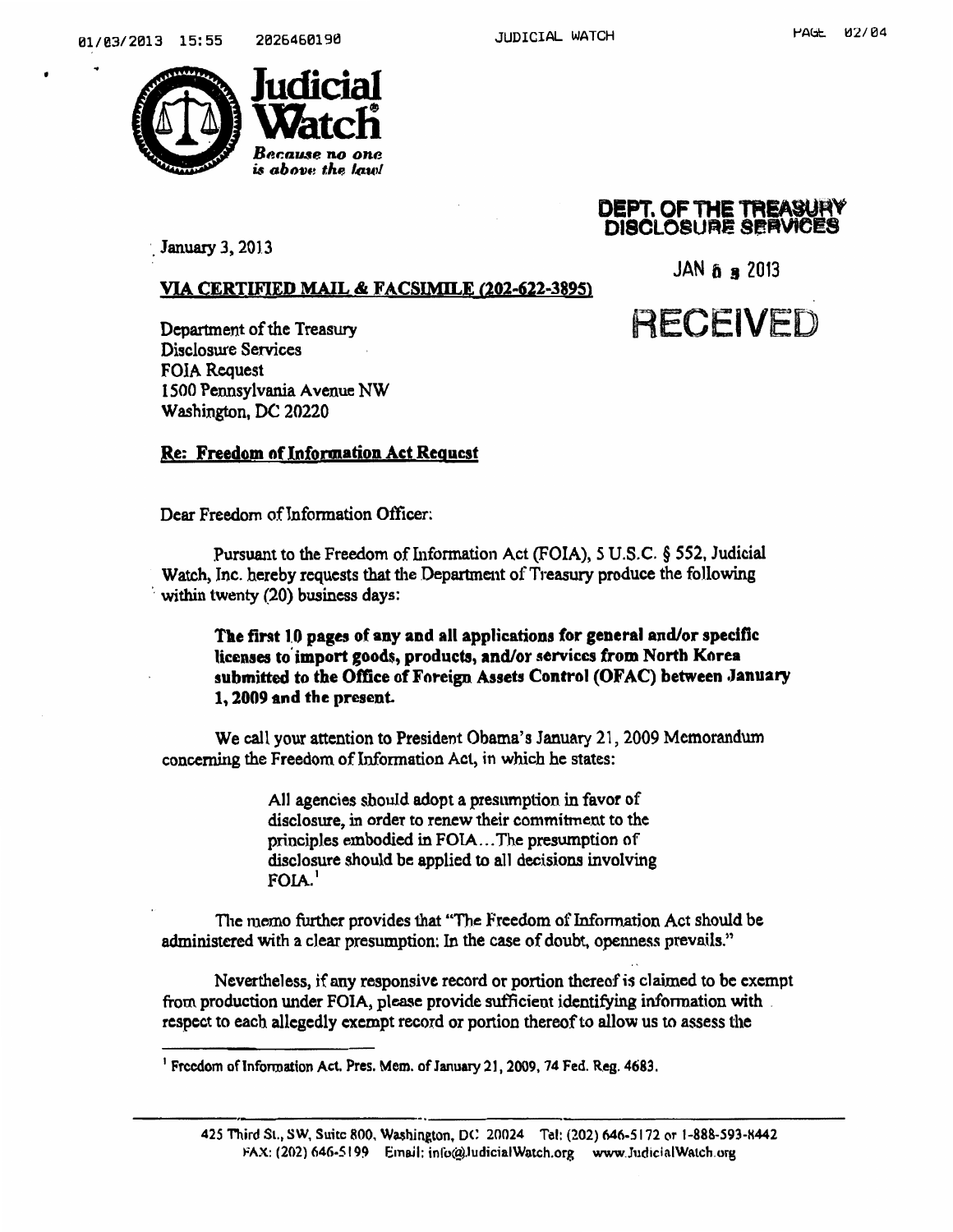## Treasury January 1, 2013 Page 2 of 3

propriety of the claimed exemption. *Vaughn v. Rosen,* 484 F.2d 820 (D.C. Cir. 1973), *cert. denied,* 415 U.S. 977 (1974). In addition, any reasonably segregable portion of a ·' responsive record must be provided, after redaction of any allegedly exempt material. *5*  U.S.C. § SS2(b).

For purposes of this request, the term "record" shall mean:  $(1)$  any written. printed, or typed material of any kind, including without limitation all correspondence, memoranda, notes, messages, letters, cards, facsimiles, papers, fonns, telephone messages, diaries, schedules, calendars, chronological data, minutes, books, reports, charts, lists, ledgers, invoices, worksheets, receipts, returns, computer printouts, printed matter, prospectuses, statements, checks, statistics, surveys, affidavits, contracts, agreements, transcripts, magazine or newspaper articles, or press releases; (2) any electronically, magnetically, or mechanically stored material of any kind, including without limitation all electronic mail or  $e$ -mail; (3) any audio, aural, visual, or video records, recordings, or representations of any kind; (4) any graphic materials and data compilations from which information can be obtained; and (5) any materials using other means of preserving thought or expression.

Judicial Watch also hereby requests a waiver of both search and duplication. fees pursuant to 5 U.S.C.  $\S$   $\S$   $552(a)(4)(A)(ii)(II)$  and  $(a)(4)(A)(iii)$ . Judicial Watch is entitled to a waiver of search fees under *5* U.S .C. § 552(a)( 4)(A)(ii)(II) because it is a member of the news media. *Cf. National Secw·ity Archive v. Department of Defense,* 880 F .2d 13 81, 1387 (D.C. Cir. 1989)(defining news media within FOIA context). Judicial Watch has also been recognized as a member of the news media in other FOIA litigation. See, e.g., *Judicial Watch, Inc.* v. *U.S. Department of Justice,* 133 F. Supp.2d *52* (D.D.C. 2000); and, *Judicial Watch, Inc.* v. *Department ofDefonse,* 2006 U.S. Dist. LEXIS 44003, \*1 (D.D.C. June 28, 2006). Judicial Watch regularly obtains information about the operations and activities of government through FOIA and other means, uses its editorial skills to turn this information into distinct works, and publishes and disseminates these works to the public. It intends to do likewise with the records it receives in response to this request.

Judicial Watch also is entitled to a complete waiver of both search fees and duplication fees pursuant to *5* U.S.C. § 552(a)(4)(A)(iii). Under tbis provision, records:

> shall be furnished without any charge or at a charge reduced below the fees established under clause (ii) if disclosure of the information is in the public interest because it is likely to contribute significantly to publie understanding of the operations or activities of goyemment and is not primarily in the conunercial interest of the requester.

*S* U.S.C. § 552(a)(4)(A)(iii).